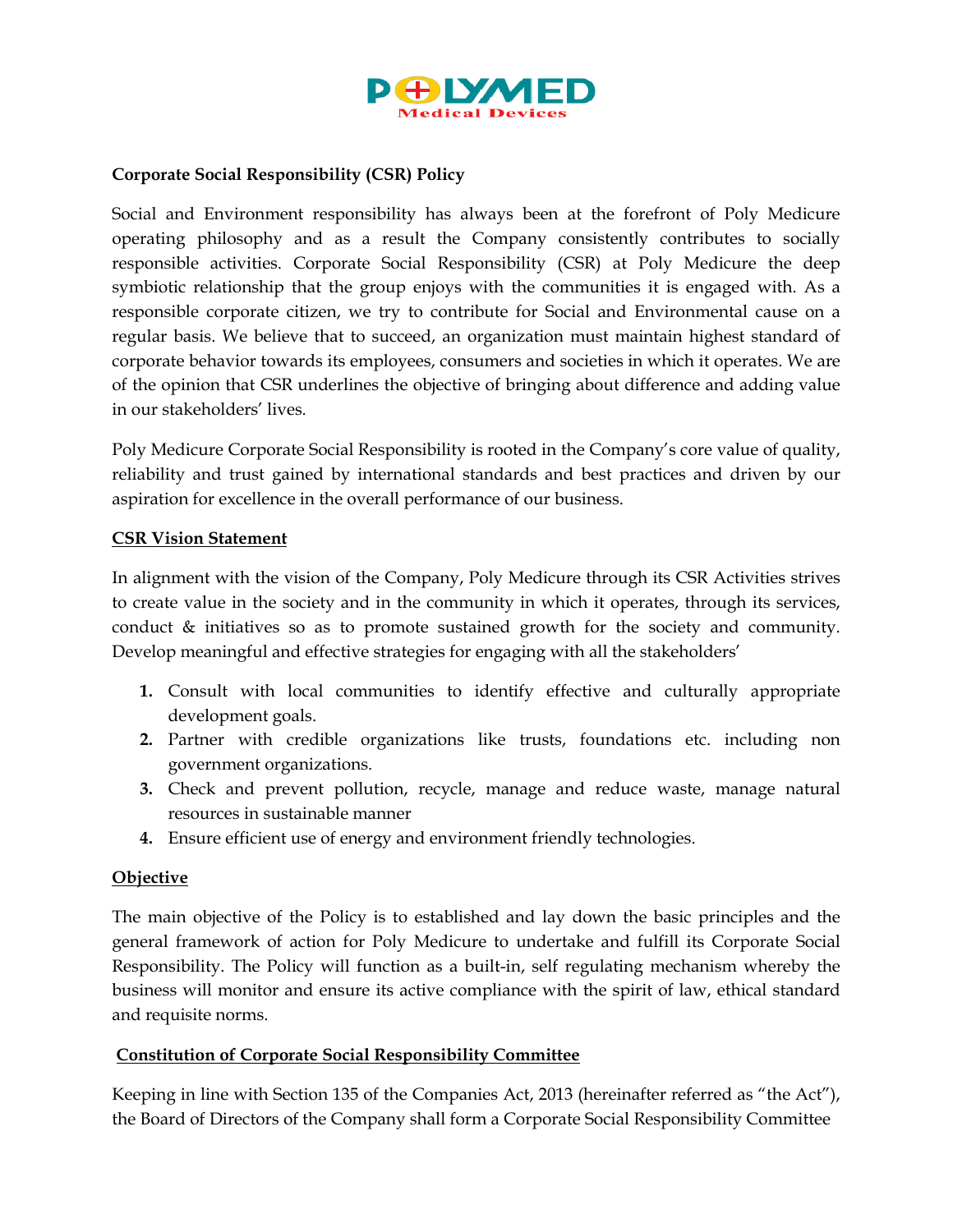

(hereinafter referred to as the "CSR Committee") headed by an Independent Director, to inter alia, carry out the following functions:-

(a). To formulate and recommend to the Board, a Corporate Social Responsibility policy indicating activities to be undertaken as specified in prescribed schedules.

(b). To recommend the amount of expenditure to be incurred on the activities referred to in Clause (a) in a Financial Year.

(c.) To monitor the Corporate Social Responsibility policy from time to time.

(d.) Any other matter as may be considered expedient in furtherance of and to comply with the CSR Policy of the Company.

Further, any or all provisions of the CSR Policy would be subject to revision/amendments by the Board of Directors of the Company based on the recommendation of the CSR Committee or else in accordance with the guidelines on the subject as may be issued, from time to time.

### Our CSR activities

Our CSR activities will be in line with our Vision and Mission and focused not just around our plants and offices, but also to the needs of the communities.

The Company will contribute in following areas as a part of its CSR Activities:

- 1. Eradicating hunger, poverty and malnutrition:-
	- Providing food, nutrition supplement, clothes etc for the poor, children and other deprived sections of the society.
	- Provision for sanitation, making available safe drinking water.
	- Setting up Old age homes and day care centre
- 2. Promoting Health Care including Preventive Health care through awareness programmes, health check-ups, provision of medicine & treatment facilities, providing pre natal & post natal healthcare facilities, program for preventing diseases and building immunity.
- 3. Ensuring environmental sustainability and ecological balance through :
	- Plantation in manufacturing unit(s) & offices/business premises, Villages, School(s) and other areas in general;
	- Providing safety to flora & fauna;
	- conservation of natural resources, by way of consumption of alternative resources
	- Maintaining quality of soil, air & water.
	- Adoption of wastelands to cultivate plants;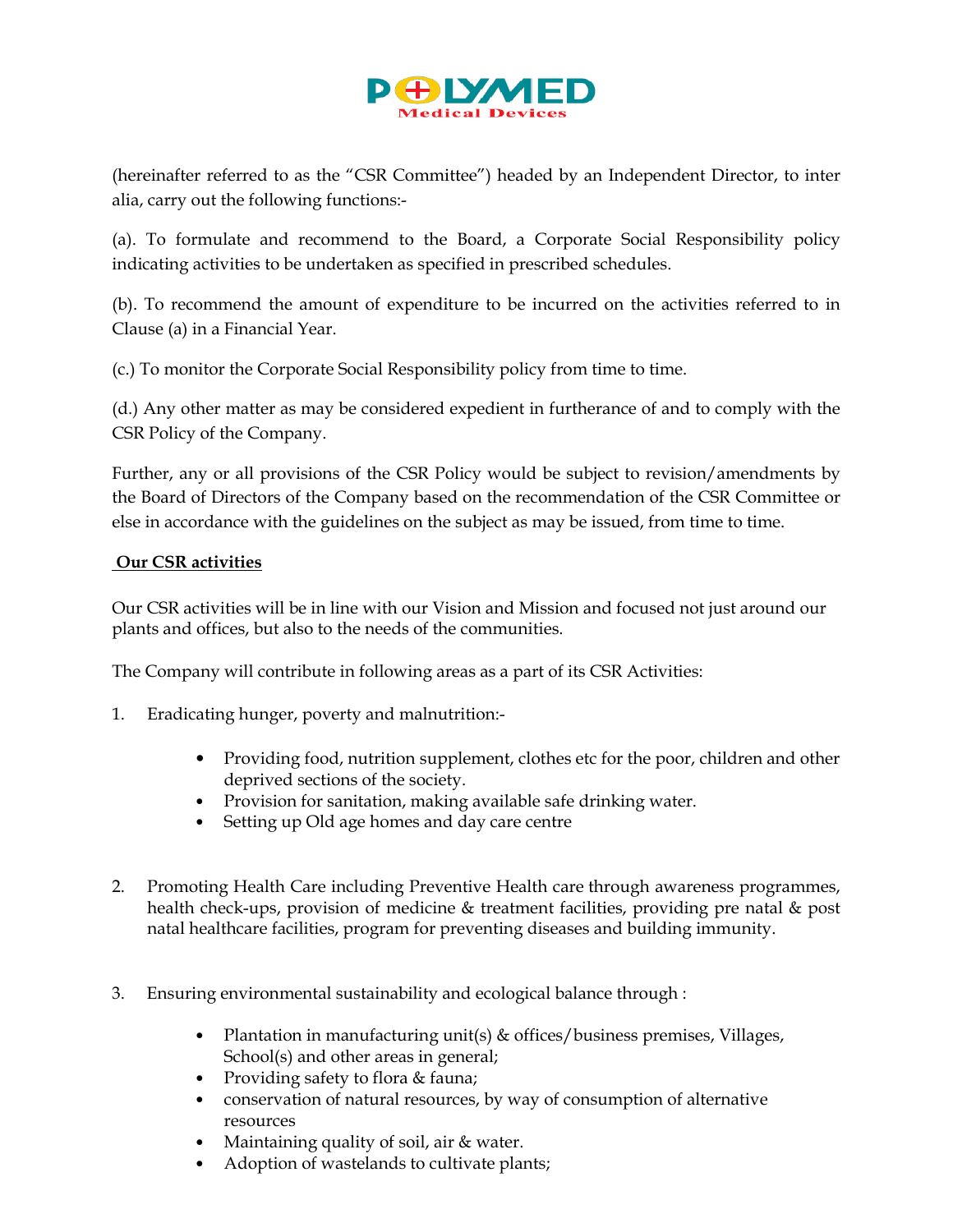

- Animal welfare services.
- Technical support and Knowhow for improving farming and building capacities of small farmers.
- Promoting alternate energy resources.
- 4. Employment enhancing vocational skills and projects among Children, Women, elderly and differently abled and livelihood enhancement projects and also supporting schools and other educational institute(s) with infrastructure like benches, toilets, safe drinking water, fans etc. Supporting Children(s) for basis/higher education including provision for scholarship.
- 5. Promoting gender equality and empowering women including:
	- Adult literacy for women.
	- Promoting and providing credit support to women's self-help and joint liability groups.
	- Training in vocations pursued by women.
	- Setting up hostels for working, student women and working women.
- 6. Contribution or funds provided to technology incubators located within academic institutions which are approved by the Central Government.
- 7. Rural Development Projects
- 8. Contribution to the Prime Ministers National Relief Fund or any other fund set up by the Central Government for Socio-Economic development and relief and welfare of the scheduled castes, the Scheduled Tribes, other backward classes, minorities and women.
- 9. Other Activities
	- Promotion of Sports with special focus on training for rural sports, nationally recognised sports, Paralympic sports, Olympic sports.
	- Welfare for differently disabled persons
	- Setting up public libraries
	- Reducing inequalities faced by the socially and economically backward groups
	- Protection of national heritage, art, culture and handicraft; Restoration of Buildings & sites of historical importance & works of art.
	- Welfare of armed forces personnel, war widows and their dependants
- 10. Such other activities as the Board may consider being appropriate.

### Budget of CSR

CSR Activities will be funded during the financial year with an aim to contribute to CSR commitments. The total amount ("CSR Fund") allocated for the expenditure on CSR programs/projects/activities for each financial year shall include the following: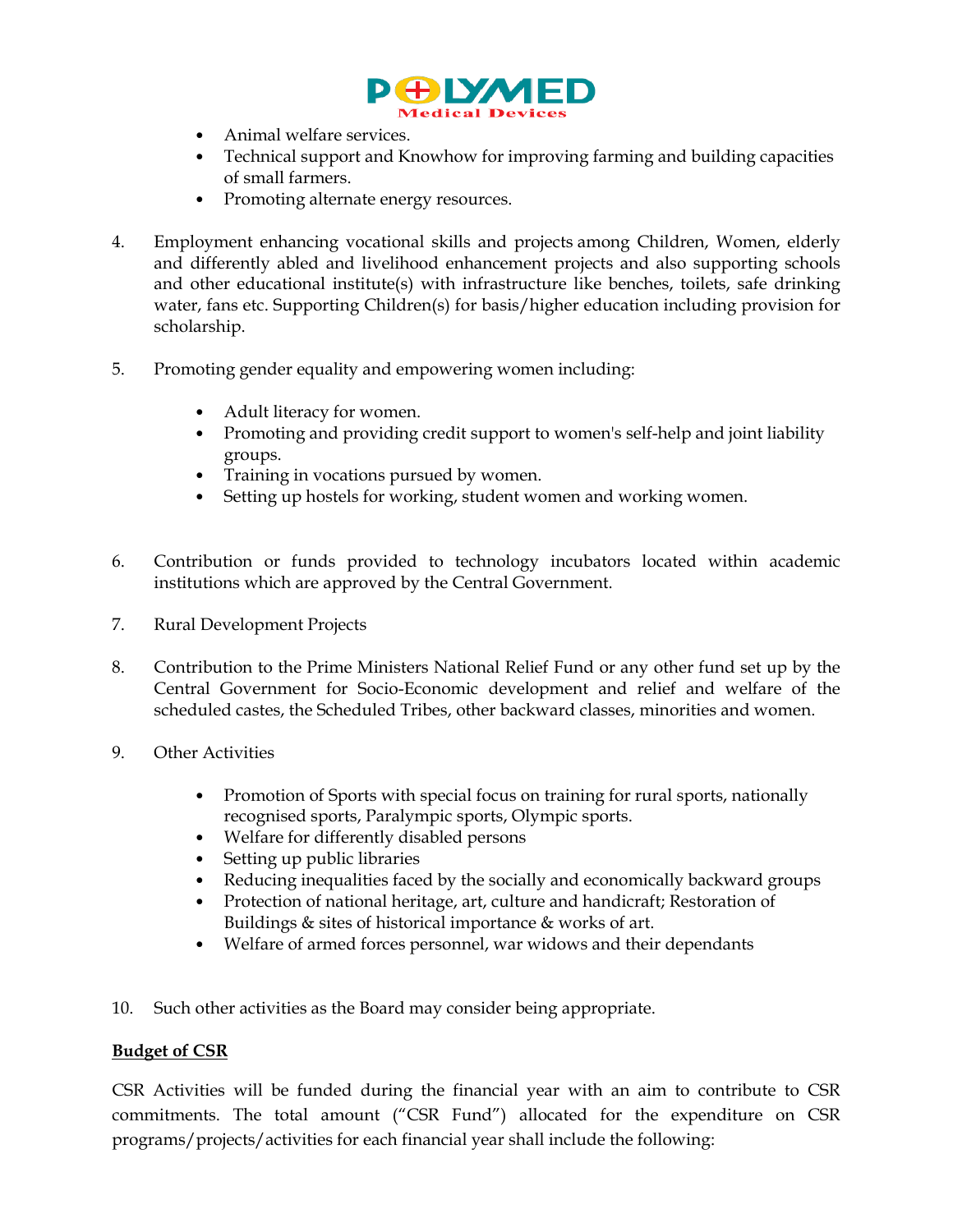

- 2% (two percent) of the average net profits of three immediately preceding financial years;
- any surplus arising and/or additional revenue generated out of CSR activities undertaken by the Company

Up to 5% (five percent) of the CSR commitment shall be spent towards capacity building, administrative costs, personnel costs and other CSR costs.

## Capacity Building

The Company may build CSR Capacities of its own personnel by training its staff to think strategically about how and where the money being spent, as well as how to effectively manage other organizations through which or in collaboration with which the Company undertakes/may undertakes CSR Activities. CSR Expenditure like salaries of personnel who are engaged in CSR Activities, can be spent on capacity building for the CSR Team in the Company who have been especially entrusted the assignment to execute CSR Projects and expenses incurred on their trainings etc.

# CSR through Registered Trust, Society or otherwise as may be decided by the Board of Directors.

The Board of Directors of the Company may also decide to undertake CSR Activities approved by CSR Committee, through Registered Trusts or a Registered Societies or a Company established by the Company or its holding or subsidiary Company or associate Company under Section 8 of the Act, or otherwise. Provided that:-

(i). If such trust of Society or Company is not established by the Company or its holding. Subsidiary or Associate Company it shall have track record of 3 (three) years in undertaking similar programmes or projects:

(ii). The Company has specified the project or programme to be undertaken through these entities, the modalities of utilization of funds on such projects and programmes and the monitoring and reporting mechanism.

## CSR Expenditure

For achieving its CSR Objectives through implementation of meaningful & sustainable CSR Programmes, the Company will allocate appropriate funds as per Section 135 of the Companies Act, 2013.

CSR Projects or programmes or activities undertaken in India only shall amount to CSR Expenditure.

CSR Expenditure shall include all expenditure including contributions to corpus, for projects or programmes relating to CSR activities approved by the Board on the recommendation of its CSR Committee, but does not include any expenditure on an item not in conformity with the CSR Policy.